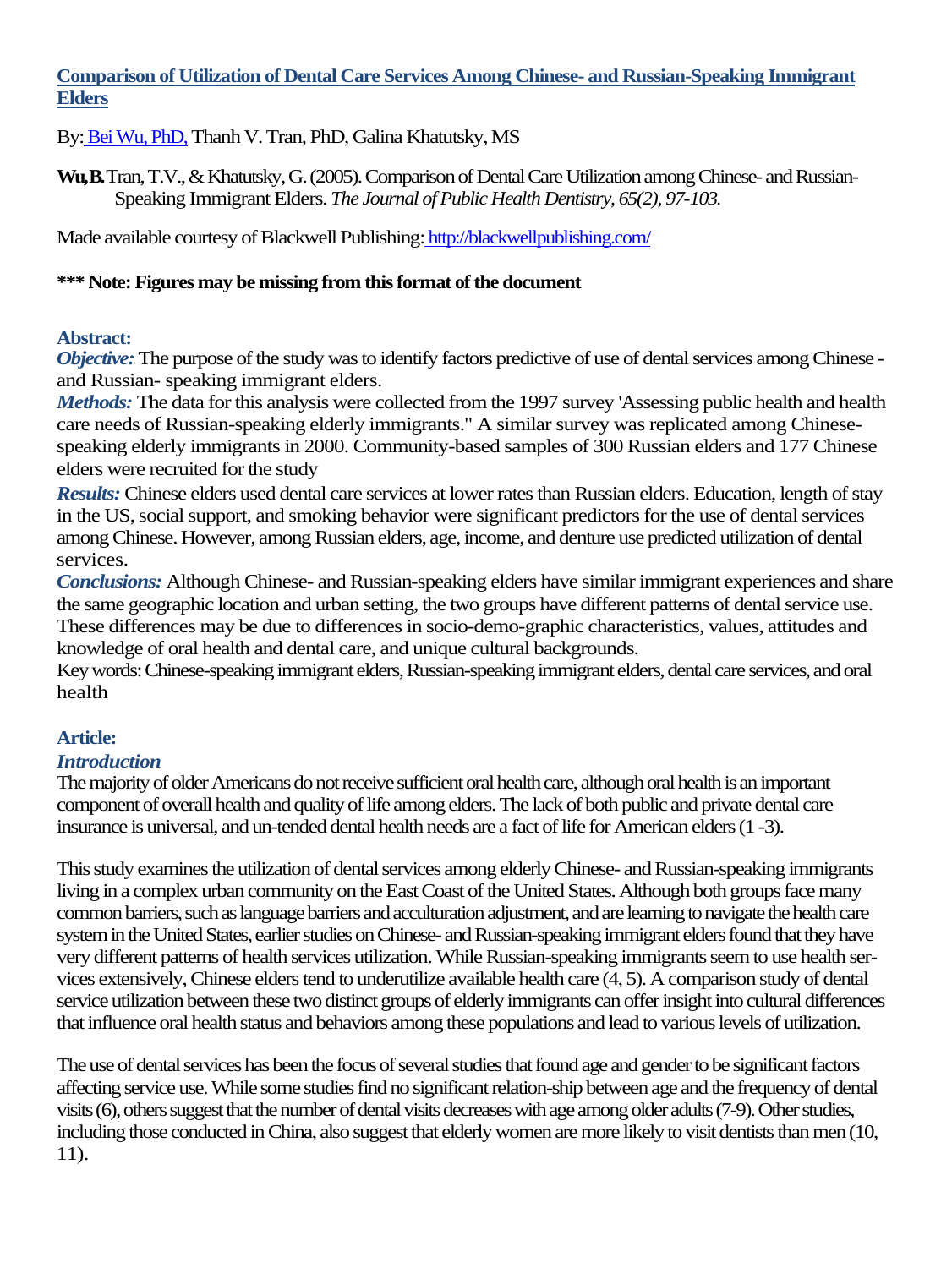Lack of financial resources is one of the primary reasons for insufficient dental care. Dental care requires substantial out-of-pocket expenses in addition to insurance premiums and co-pays. So it is expected that people with a higher income and education are more likely to use dental services (12-14).

Previous studies also show that enrollment in Medicaid and Medicare affects dental services utilization. While the literature suggests that elders with Medicaid have a higher utilization of general medical services, (e.g., physician visits and hospital use), they often demonstrate a low use of dental services given the limited Medicaid coverage (9, 12). Kassab *et al.* (13) found that low-income elders with Medicare are less likely to visit a dentist in comparison to people with private insurance.

Some studies indicate that respondents with poor health status and more chronic conditions receive fewer dental services and have greater unmet dental care needs (9,12,15). While some studies found that denture use was positively related to dental visits (16, 17), others suggested it related to less visits to dentists (18). In addition, risk behaviors, such as smoking, appear to be a factor for declining oral health and has been strongly associated with periodontal disease and tooth loss (19, 20). Risky behaviors can compromise a person's ability to visit a dentist or tolerate needed treatment (21). Nonsmoking individuals were found to have a higher number of dental visits (8,9). Although ethnicity and cultural heritage also influence dental health behavior and service utilization, some ethnic groups are rarely included in research studies. A few existing studies indicate that, compared to other ethnic groups, Asians were less in-formed about oral diseases, held more negative attitudes toward dental care, and scored lowest on oral health self-efficacy (22,23). Persson *et al.* (24), in a study of 295 low-income elders in the Seattle area, found that Asians have worse periodontal conditions than other ethnic minority groups. Asians residing in the United States represent quite a heterogeneous group, consisting of many ethnicities. About one-third of all elderly Asians in the US are Chinese, and most Chinese elderly are foreign-born immigrants (25).

Another growing community in the United States has been established recently by immigrants from the former Soviet Union, who arrived in great numbers after the collapse of the communist government and subsequent liberalization of their country's immigration policy (26). The majority are ethnic Jews who came to the US as political refugees fleeing anti-Semitism and religious persecution. Immigration and acculturation status are considered influential factors for dental care utilization. Qiu Sz. Ni's study (14) found that US-born Asians were more likely than their foreign-born counterparts to have seen a dentist in the past 12 months. The use of health services by immigrant populations can be affected by a host of demographic, cultural and language factors. The survey covered such domains as self-reported general health status and chronic conditions, emotional and mental health, use of health services, health behaviors, living arrangements, social support networks, and demographics. Chinese and Russian versions of the instrument were translated from English by two bilingual and bicultural social gerontologists. The translation was also re-viewed and evaluated by experts and pre-tested to assure cultural equivalence (26,27). Kiyak *et al.* (23) suggested that foreign-born elders rated themselves at greater risk for tooth loss and periodontal disease than USborn elders. For immigrants, the length of residence in the US is one of the important contributing factors of dental care services utilization. The likelihood of seeing a dentist tends to increase with length of residence in the US (14).

Due to the lack of research on the use of dental services among Chinese or Russian immigrant elders, this study aims to identify factors predictive of use of dental services by these two groups.

### **Methods**

### *Data collection*

The data for this analysis were collected from the 1997 survey "Assessing public health and health care needs of Russian-speaking elderly immigrants." A similar survey was replicated among Chinese-speaking elderly immigrants in 2000. We collected data from convenience samples of 300 community-dwelling Russian-speaking and 177 Chinese-speaking immigrant elders in the Greater Boston area. Prospective respondents were identified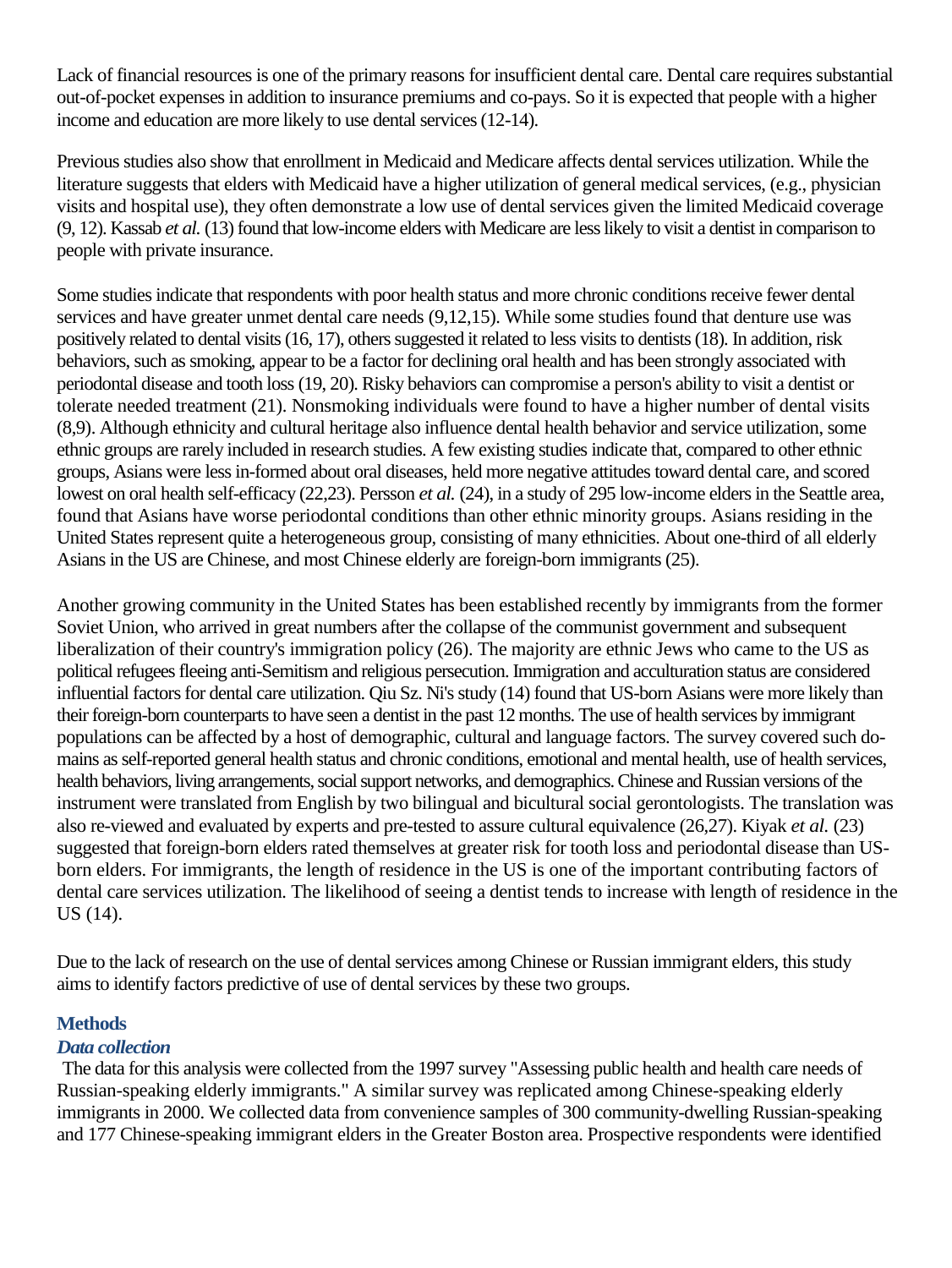at various social service agencies, elder housing, and social and religious institutions. The Chinese-speaking elders were originally from Mainland China (including Hong Kong), and Taiwan. The Russian-speaking elders

emigrated from the former Soviet Union, which now comprises Russia and former Russian republics. The survey consisted of a self-administered questionnaire in Chinese and Russian languages.'

#### **Measures**

*Dependent variable.* Respondents were asked about visits to multiple health providers, including a dentist. The dependent variable Dental Visit was created by coding 1 if respondents indicated having visited a dentist in the past 12 months.

*Independent variables.* To model the use of dental care services, we selected a set of independent variables that were found to be important predictors in other studies, including demo-graphics, insurance coverage, physical and mental health, social support and risk behaviors.

*Socio-demographic characteristics*included age, gender, living arrangements, education, income, length of stay in the US, and limitations in spoken and written English language. Age was scored in a continuous for-mat. Gender was coded 1 for female and 0 for male. Living arrangement was coded 1 for living alone and 0 otherwise. Education was coded1 for individuals with a college degree and above, 0 otherwise. Annual house-hold income was coded 1 for \$ 10,000 and above, and 0 otherwise. The survey also measured income satisfaction by asking respondents to rate their financial situation from 1 for not satisfied to 5 for extremely satisfied. The length of stay in the country was determined by the number of years in the US. English language proficiency was rated by indicating whether language barriers create problems in the following activities (1 for Yes; 0 for No): shopping, transportation, communicating with neighbors or grand-children, traveling, going to a bank, using healthcare services, watching television, or participating in leisure activities.

*Insurance flags* included Medicare, Medicaid, and private insurance coverage.

*Physical health measures*included several variables: self-rated health, number of chronic conditions, functional limitations and emotional problems, and use of dentures. Self-rated health was coded from 1 for poor to 5 for excellent. A scale for chronic conditions (ranging from 0-12) was created by asking respondents about health problems that limited their activities: arthritis, back/neck problems, eye /vision problems, hypertension, difficulties with walking, hearing loss, bone fractures, lung/breathing problems, heart disease, diabetes, stroke, and cancer. Denture use was coded as 1 for users, and 0 for nonusers.

Functional limitations were measured by asking whether their health limits respondents in 1) lifting or carrying groceries, 2) climbing several flights of stairs, 3) climbing one flight of stairs, 4) bending, kneeling, or stooping, 5) walking more than a mile, 6) walking several blocks, 7) walking one block, and 8) bathing or dressing. A code of 1 was assigned to each activity if respondents answered "yes, limited a lot" and "yes, limited a little"; 0 represented no limitation. The Functional Limitation score was calculated by combining reported limitations. A high score represented higher functional impairment.

Emotional problems were measured by asking whether depression and emotional problems limit respondents' everyday activities. The item was coded 1 if respondents answered "yes" and 0 otherwise.

*Social support* included frequency of seeing friends and family members and was measured by asking how often they saw their children or other close relatives. This variable was coded from 1 to 5, with a high score representing more family contacts. The frequency of seeing friends was coded similarly.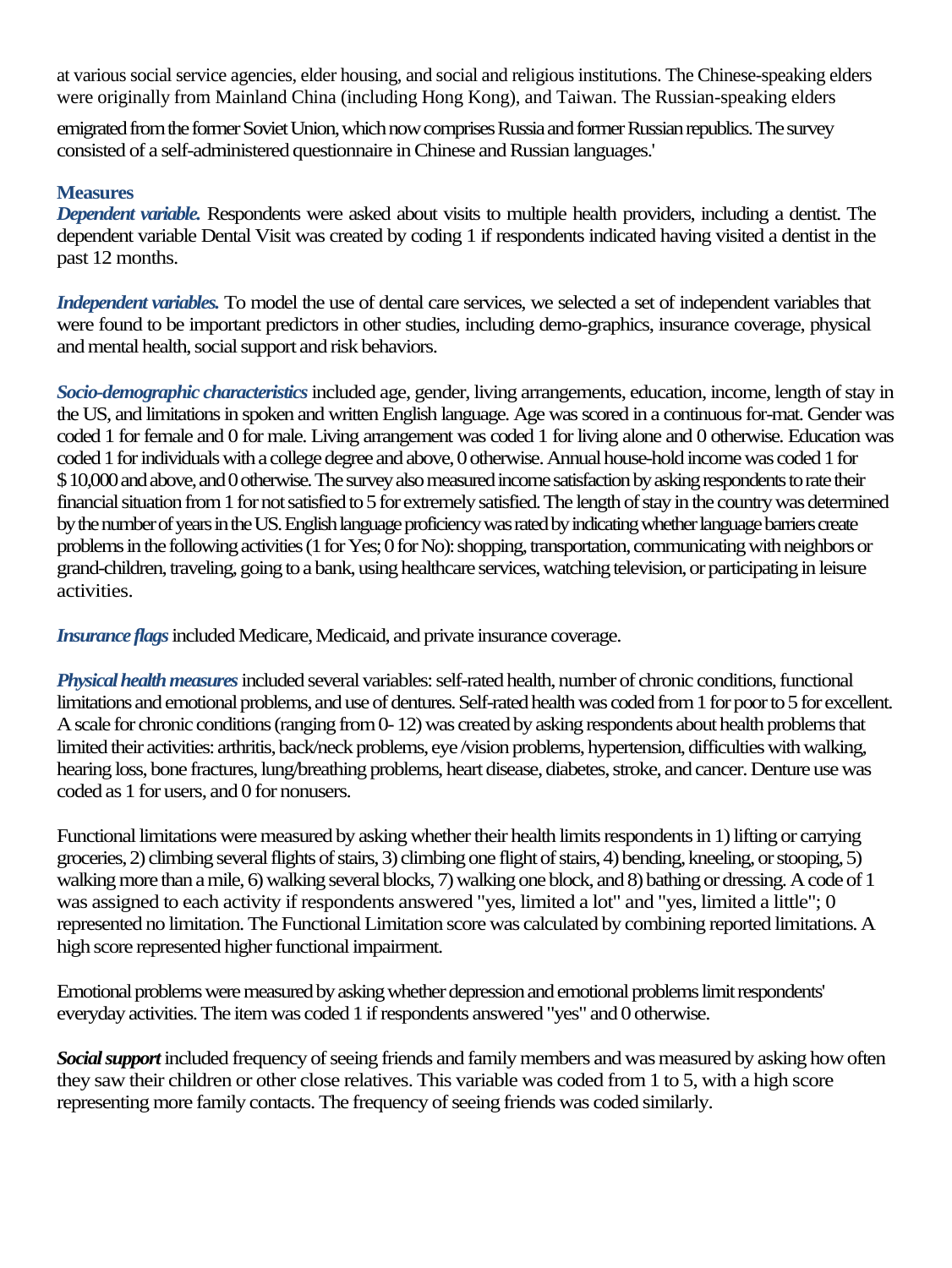Two measures were devised to assess the health behavior of elderly immigrants in the study. A dummy variable was created to flag self-reported smokers. Propensity to exercise was coded 1 for people who exercised on a regular basis (2-3 times a week or more) and 0 for those reporting no regular exercise.

#### TABLE 1 Percentage of dental visits by Chinese immigrant elders, Russian immigrant elders, and elders from a US national survey

|                   | Chinese Sample<br>$(N=177)$ | Russian Sample<br>$(N=300)$ | National Health<br>Interview Survey' |
|-------------------|-----------------------------|-----------------------------|--------------------------------------|
| Variable          | Percentage                  | Percentage                  | Percentage                           |
| Age group (years) |                             |                             |                                      |
| 60-64             | 27.6                        | 71.9                        | 65.5                                 |
| 65-74             | 51.6                        | 67.4                        | 59.3                                 |
| 75 plus           | 49.1                        | 48.8                        | 54.4                                 |
| Total             | 46.9                        | 60.3                        |                                      |

\*Data source: Urban residents from National Health Interview Survey, 1999. Cited from Vargas, *et al.* (26).

## **Data analysis**

In addition to the use of descriptive and bivariate statistics, we examined use of dental ser-vices by estimating a logistic regression to test the variables affecting the use of dental services. Given that only 1 % of Russian elders had private insurance and 96% of them had Medicaid, these variables are not included in the comparison analysis. Results

## **Descriptive analysis**

*Dental Visits.* Table 1 describes the results for the comparison of dental visit rates by age categories between Chinese and Russian elders. The third column presents the 1999 National Health Interview Survey (NHIS) numbers as a reference point (28).

In general, Chinese immigrant elders reported much lower rates of dental visits (47%) than their Russian counterparts (60%). These rates are also low when compared with that of the urban resident sample in the NHIS. In our study, 28% of Chinese elders aged 60 to 64 had used dental services in the last 12 months, 54% fewer than their Russian counterparts and 3 8% fewer than a national sample. In the group aged 65 to 74, 52% of Chinese elders visited dentists compared to 67% of Russian elders and 59% of the NHIS sample. Chinese and Russian elders had a similar rate for dental visits (49%) at ages 75 and above, which is still 5% fewer than the national average. With the exception of the oldest adults (aged 75 and above), Russian respondents reported a higher proportion of dental visits than the national average.

*Sample characteristics.*Table 2 includes the description of sample characteristics and percentage/mean and standard deviation for each variable. In addition, statistical differences between Chinese and Russian samples with p-values are presented for each variable.

*Socio-demographic characteristics.* The socio-demographic characteristics are significantly different between Chinese and Russian immigrant elders in the study. The mean age for the respondents in the Chinese sample was 72 years old. Sixty two percent of Chinese elders were female, and 30% lived alone. Twenty seven percent reported having a college *degree* or higher education, and 62% re-ported an annual household income of \$ 10,000 or above. Forty-six percent of Chinese elders reported being satisfied or extremely satisfied with their financial situation. On average, respondents had immigrated to the US 18 years ago, and the majority (82%) reported English language difficulties as a barrier in performing their daily activities.

Compared to the Chinese respondents, Russian immigrant elders were older (73 years old), and fewer of them were female (50%). Fewer were living alone (25%), although the difference was not statistically significant. Compared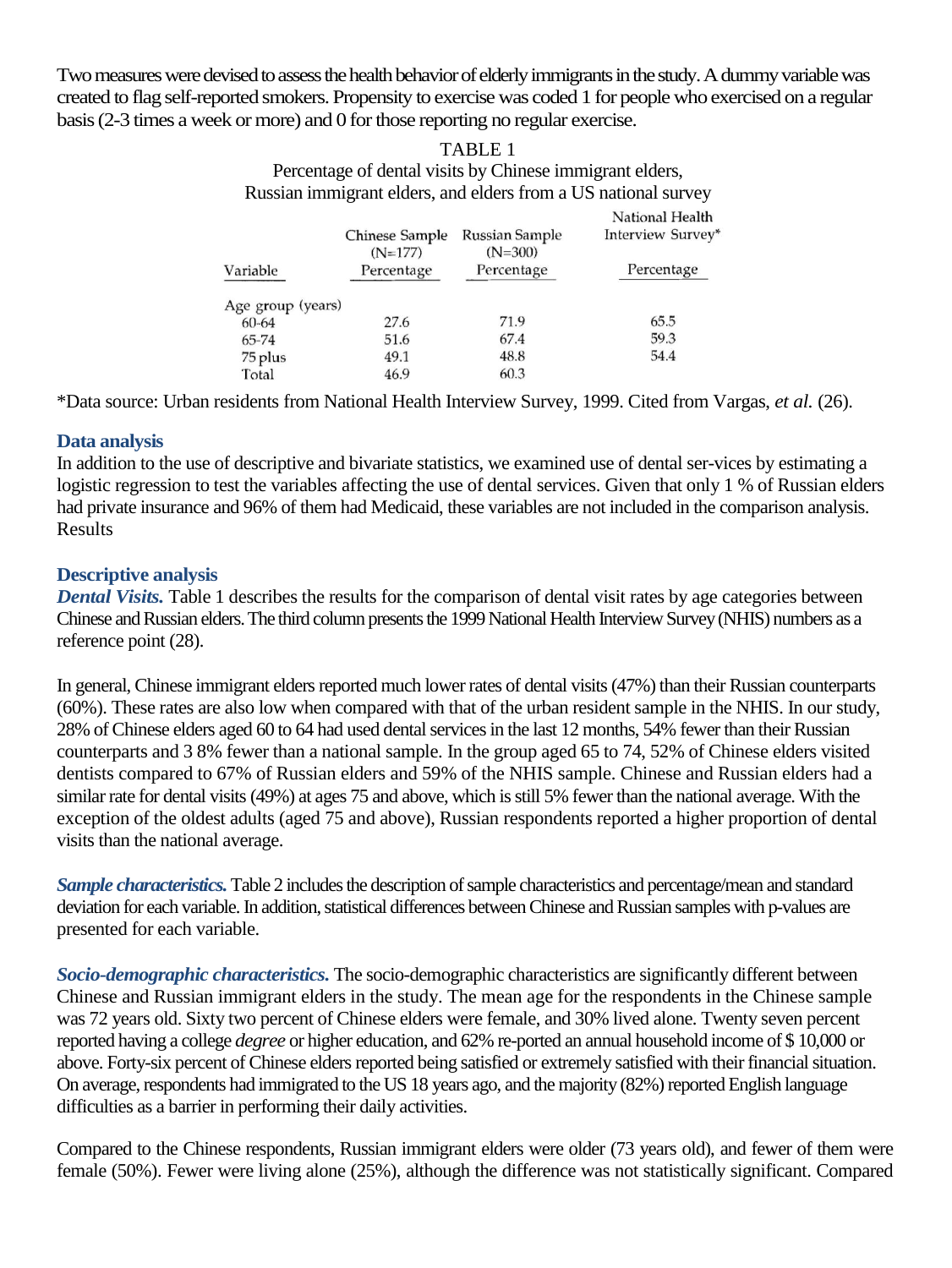to Chinese seniors, Russian elders were more highly educated, with 85% having at least a college degree. However, their average household income was much lower and only 6% reported a household income of \$ 10,000 or above. Consequently, only about a quarter of Russian elders were satisfied with their financial situation. The average

length of stay for Russian immigrants was seven years, and an overwhelming majority of them (92%) reported having at least one English limitation.

*Insurance coverage.* Sixty-two percent of the Chinese immigrant elders had Medicare, half had Medicaid coverage, and close to 10% had private insurance. In contrast, a much higher percent of Russian elders had Medic-aid (96%), but fewer had Medicare (53%). Only one percent had private insurance coverage.

*Health status. Chinese* immigrant elders reported better overall health than their Russian counterparts. Fifty-six percent of Chinese elders rated their physical health as excellent, very good, or good, but only 8% of Russian respondents rated their health as good. On average, the number of chronic conditions for Chinese and Russian elders was 2.15, and 4.75 respectively. In terms of functional limitations, the average was 2.92 for Chinese elders and 5.09 for Russians. In addition, 14% more Russians than Chinese had dentures. Russian elders reported poorer mental health status in comparison to their Chinese counterparts. Nine percent of Chinese reported having emotional problems compared to 46% among Russians.

*Social support.* Chinese and Russian immigrants had comparable social support in the study. Seventy-six percent of Chinese had at least weekly contact with their family. Similarly, 81% of Russians reported the same. The majority of respondents saw their friends on a weekly basis (69% and 70% respectively).

*Health behavior.* Some significant differences were found in health behavior. Chinese elders were more likely to exercise regularly than their Russian counterparts (82% and 60%). A small number of respondents in the study were smokers—about 5% among Chinese and 7% among Russians.

*Logistic regression results.* Table 3 describes the logistic regression models predicting dentist visits for Chinese and Russian immigrant elders. Odds ratios and 95% confidence intervals are presented in the table.

*Chinese sample.* Four factors emerged from the model predicting dental visits among Chinese immigrant elders. Education, length of stay in the US, social support, and smoking behavior were significant predictors for the use of dental services. Among the socio-demographic characteristics, education was the significant factor for dental visits. For Chinese elders who had a college degree or above, the likelihood of seeing a dentist in the previous 12 months was 261% higher than for those without a college degree. Length of stay in the US was also a strong predictor in the model.

With each additional year of stay in the US, the likelihood of seeing a dentist increased by 7%. A higher frequency of social interaction resulted in a greater likelihood of receiving dental care. Smoking behavior was found to be a barrier to seeking dental care. For those Chinese elders who smoked, the likelihood of seeing a dentist was 90% lower than for those who were not smokers. Socio-demographic variables, insurance coverage, physical health and health behaviors were not associated with a likelihood of dental visits.

#### **Russian sample**

Very different factors such as age, income, and denture use, predicted use of dental services among Russian seniors. For each additional year of age, the odds of dental care visits decreased by 5%. In-come was found to be negatively associated with the use of dental ser-vices. Elders with an annual house- hold income \$10,000 or above were 71 % less likely to see a dentist than those with incomes below \$10,000. Denture use was strongly associated with dental care visits. The likelihood of seeing a dentist was 74% less for those with dentures than for those without. Medicare coverage, social support, and health behavior were not significant predictors for dental care visits.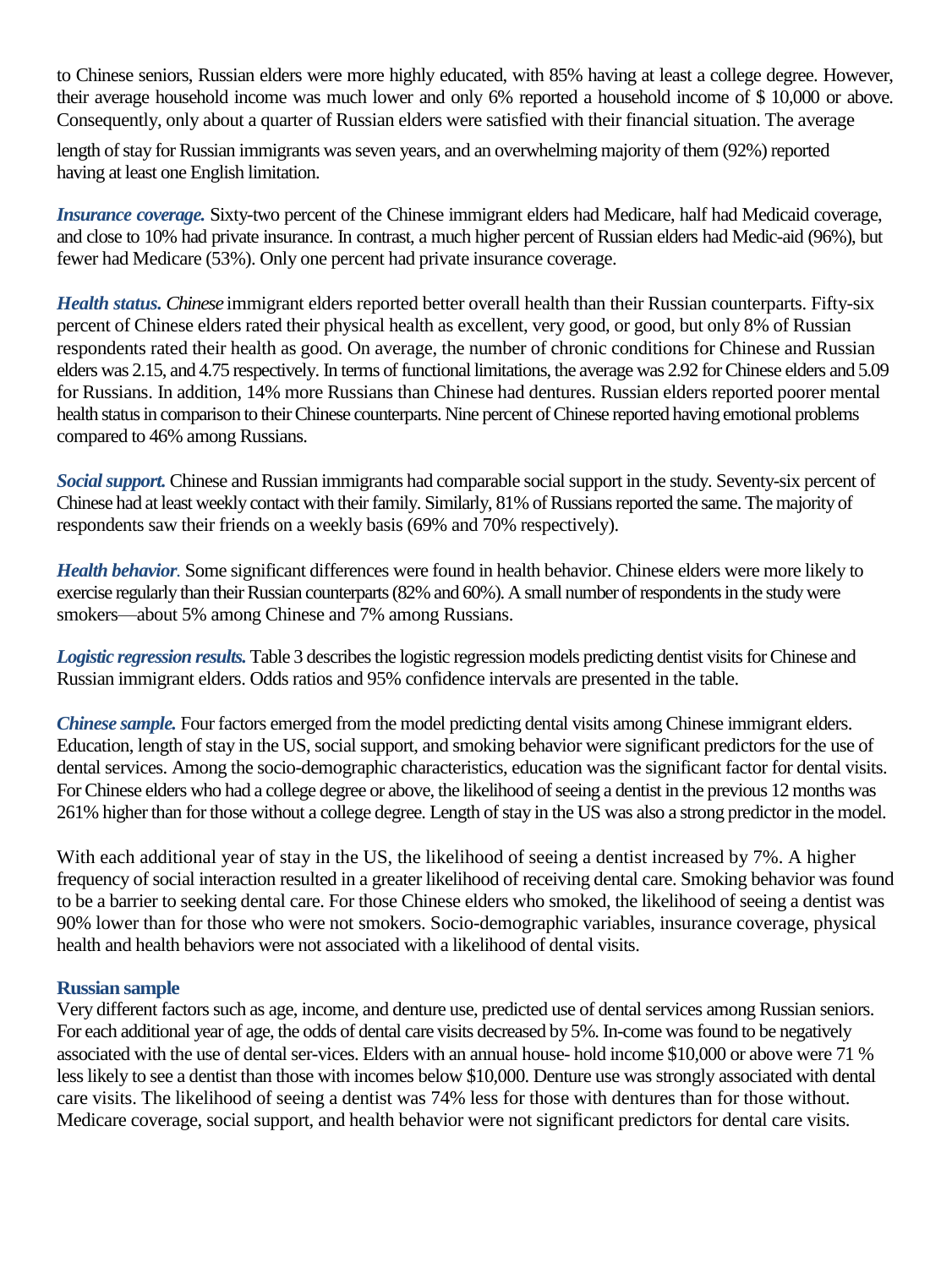# **TABLE 2**

# **Descriptive analysis of the sample characteristics**

# Chinese Sample Russian Sample

|                                                       | $(N=177)$       | $(N=300)$       |           |
|-------------------------------------------------------|-----------------|-----------------|-----------|
| Variable                                              | Mean/percentage | Mean/percentage | P         |
| Sociodemographics                                     |                 |                 |           |
| Age (years)                                           | 71.8            | 73.3            | < 01      |
| Female                                                | 62.2%           | 50.0%           | 0.01      |
| Living alone                                          | 30.5%           | 25.0%           | <b>NS</b> |
| Education (college degree or above)                   | 26.6%           | 85.3%           | < 01      |
| Income                                                |                 |                 | < 0.01    |
| under \$ 10,000 a year                                | 66.3%           | 93.7%           |           |
| \$10,999 to \$14,999 a year                           | 12.1            | 4.3             |           |
| \$15,000 to \$ 19,999 a year                          | 8.4             | 0.0             |           |
| \$20,000 to \$ 29,000 a year                          | 4.2             | 0.3             |           |
| \$30,000 a year and over                              | 9.0             | 1.7             |           |
| Financial satisfaction                                |                 |                 | < 01      |
| Not satisfied                                         | 5.1%            | 3.0%            |           |
| Not very satisfied                                    | 18.1            | 14.3            |           |
| Moderately satisfied                                  | 31.1            | 55.2            |           |
| Satisfied                                             | 37.3            | 23.7            |           |
|                                                       | 8.5             | 3.7             |           |
| Extremely satisfied                                   | 18.4            | 7.0             |           |
| Length of stay in the US (years)                      |                 |                 | < 01      |
| English limitations affecting activities              | 81.9%           | 92.0%           | < 0.01    |
| <b>Insurance Coverage</b>                             |                 |                 |           |
| Medicaid                                              | 49.7%           | 96.3%           | < 0.01    |
| Medicare                                              | 61.6%           | 53.3%           | 0.08      |
| Private insurance                                     | 9.6%            | 1.0%            | < 0.01    |
| Physical Health                                       |                 |                 |           |
| Self-rated health                                     |                 |                 | < 0.01    |
| Excellent                                             | 3.4%            | $0.0\%$         |           |
| Very good                                             | 22.0            | 0.0             |           |
| Good                                                  | 30.5            | 7.7             |           |
| Fair                                                  | 37.9            | 68.3            |           |
| Poor                                                  | 6.2             | 24.0            |           |
| Number of chronic conditions                          | 2.2             | 4.8             | ${<}.01$  |
| <b>Functional limitations</b>                         | 2.9             | 5.1             | < 0.01    |
| Use dentures                                          | 59.7%           | 74.3%           | < 0.01    |
| Self-reported emotional problem                       | 9.0%            | 46.3%           | < 0.01    |
| Social Support                                        |                 |                 |           |
| Seeing friends                                        |                 |                 | < 0.01    |
| Don't have friends                                    | 0.6%            | $3.3\%$         |           |
| Less than once a month                                | 14.7            | 5.0             | ò.        |
|                                                       | 9.0             | 11.0            |           |
| At least once every two weeks<br>At least once a week | 24.3            | 19.0            |           |
|                                                       | 21.5            | 26.7            |           |
| 2-4 days a week                                       |                 |                 |           |
| Everyday                                              | 29.9            | 36.0            |           |
| Seeing family members                                 |                 |                 | < 0.01    |
| Not applicable                                        | 0.0%            | 2.7%            |           |
| Less than once a month                                | 19.8            | 9.0             |           |
| At least once every two weeks                         | 10.7            | 20.7            |           |
| At least once a week                                  | 19.8            | 36.0            |           |
| 2-4 days a week                                       | 14.7            | 11.3            |           |
| Everyday                                              | 35.0            | 16.7            |           |
| Live together                                         | 0.0             | 3.7             |           |
| Health Behavior                                       |                 |                 |           |
| Smoker                                                | 5.1%            | 7.3%            | NS.       |
|                                                       |                 |                 |           |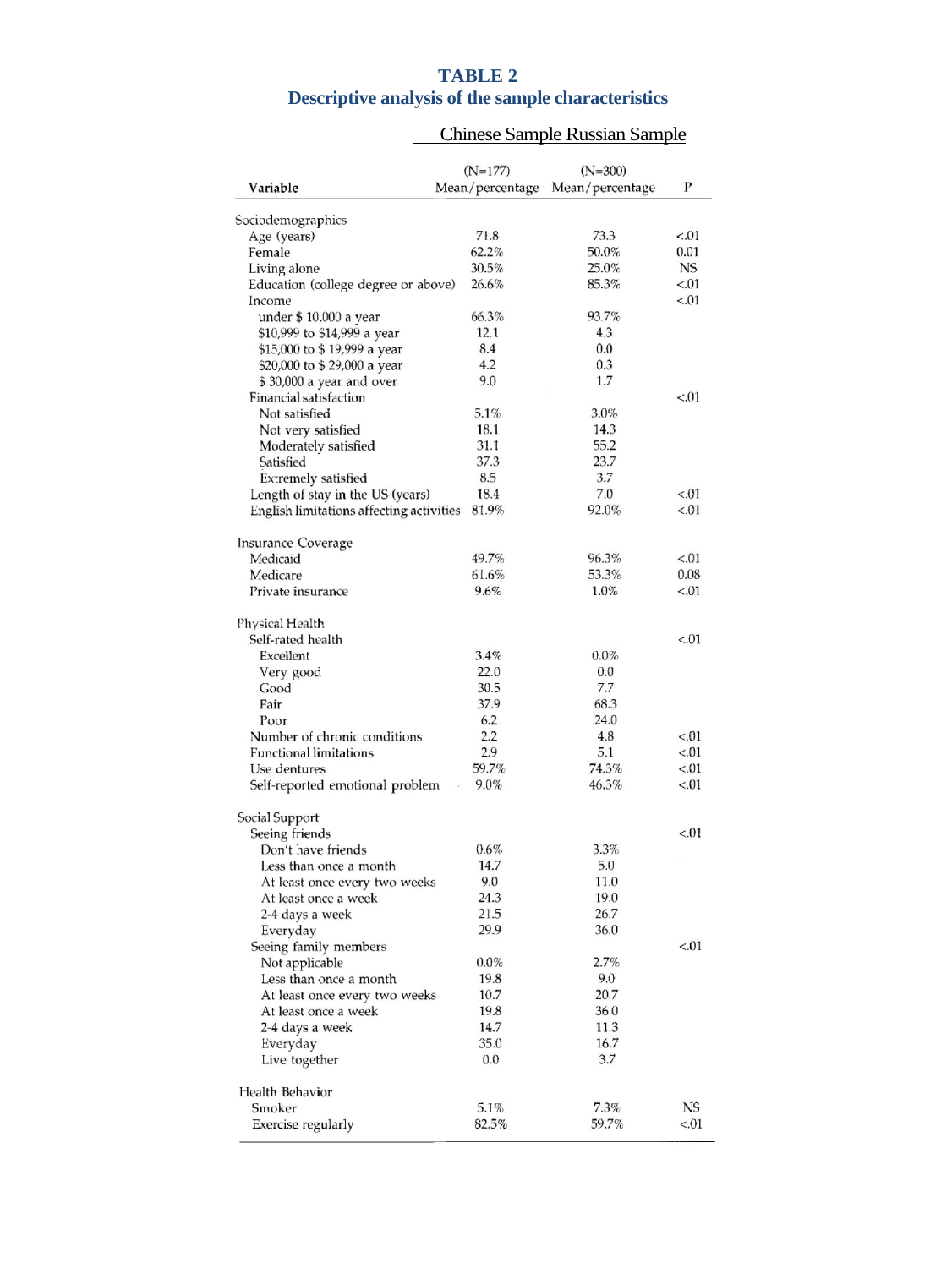# **TABLE 3**

|  |  |  | Logistic regression analysis results for dentist visit in the previous 12 months |  |
|--|--|--|----------------------------------------------------------------------------------|--|
|  |  |  |                                                                                  |  |

|                                          | Odds Ratio (95% Confidence Interval) |                             |  |  |
|------------------------------------------|--------------------------------------|-----------------------------|--|--|
| Variable                                 | Chinese Sample<br>$(N=177)$          | Russian Sample<br>$(N=300)$ |  |  |
| Sociodemographics                        |                                      |                             |  |  |
| Age                                      | 1.02(0.96, 1.09)                     | $0.95*(0.91, 0.99)$         |  |  |
| Female                                   | 0.90(0.40, 2.06)                     | $0.70$ $(0.40, 1.22)$       |  |  |
| Living alone                             | 1.10(0.42, 2.88)                     | 1.34 (0.72, 2.50)           |  |  |
| Education (college degree or above)      | $3.61\pm(1.51, 8.63)$                | 0.65(0.30, 1.38)            |  |  |
| Income (\$10,000 or above)               | 1.23 (0.49, 3.11)                    | $0.29*(0.09, 0.95)$         |  |  |
| Financial satisfaction                   | 0.73(0.48, 1.12)                     | 1.00(0.69, 1.44)            |  |  |
| Length of stay in the U.S.               | $1.07 \pm (1.03, 1.11)$              | 1.07(0.99, 1.15)            |  |  |
| English limitations affecting activities | 1.83(0.68, 4.91)                     | 0.75(0.25, 2.24)            |  |  |
| <b>Insurance Coverage</b>                |                                      |                             |  |  |
| Medicare                                 | 1.40(0.53, 3.70)                     | 0.94(0.48, 1.82)            |  |  |
| <b>Physical Health</b>                   |                                      |                             |  |  |
| Self-rated health as good                | 0.67(0.27, 1.66)                     | 0.71(0.24, 2.16)            |  |  |
| Total number of chronic diseases         | 0.85(0.66, 1.10)                     | 0.90(0.77, 1.05)            |  |  |
| <b>Functional limitations</b>            | 0.92(0.77, 1.10)                     | 0.93(0.81, 1.07)            |  |  |
| Use dentures                             | 0.89(0.43, 1.87)                     | $0.26 \pm (0.12, 0.53)$     |  |  |
| Self-reported emotional problem          | 0.79(0.17, 3.61)                     | 1.49 (0.86, 2.59)           |  |  |
| <b>Social Support</b>                    |                                      |                             |  |  |
| Seeing friends                           | $3.45 + (1.34, 8.88)$                | 1.21(0.61, 2.41)            |  |  |
| Seeing family members                    | 0.58(0.25, 1.36)                     | 1.24(0.70, 2.19)            |  |  |
| <b>Health Behavior</b>                   |                                      |                             |  |  |
| Smoker                                   | $0.10*(0.01, 0.78)$                  | 0.48(0.18, 1.26)            |  |  |
| Exercise                                 | 0.47(0.17, 1.27)                     | 0.71(0.42, 1.22)            |  |  |
| Model Chi-Square                         | 49.31                                | 47.64                       |  |  |

\*p<.05; +p<.01;  $tp<.001$ ; 2-tailed test

#### **Discussion**

In this study, we found that Chinese elders used dental care services at significantly lower rates than Russian elders and the national norm. This rate of dental visits is consistent with the study conducted among Chinese immigrants elsewhere. In a re-centsurvey in the UK, 47% of Chinese adults reported having visited a dentist in the previous 12 months (29). Russian elders in our study, except for older respondents, had a higher rate of dental visits than the national level.

The findings suggest that acculturation, which is measured in this study by length of stay in the US, may have a stronger effect on Chinese-speaking elders' dental services use than their Russian-speaking counter-parts. Length of stay in the US was a significant predictor of use of dental services for Chinese, but not for Russians. This appears to be one of the major reasons that accounts for Chinese elders' low use of dental care ser-vices. Consistent with Qiu & Ni's (14) findings based on the 1997-2000 National Health Interview Survey, the results of this study reveal that the use of dental services increased with longer stay in the US. Recent Chinese immigrants may have limited oral health knowledge, which is not enough to compel them to see a dentist. They may lack knowledge on how to obtain services. In addition, they may be uncomfortable or afraid to see a dentist. In China, many people don't consider seeing a dentist a preventive measure. Oral health services are oriented to respond to a demand for urgent treatment (30). According to the Second Chinese National Oral Health Epidemiological Survey conducted between 1995 and 1996, only 20% of elders between ages 65 and 74 had visited a dentist in the previous 12 months. Of these, only 0.8% were for regular and preventive oral health care (3 1). These attitudes and values may have more influence on recent immigrants than on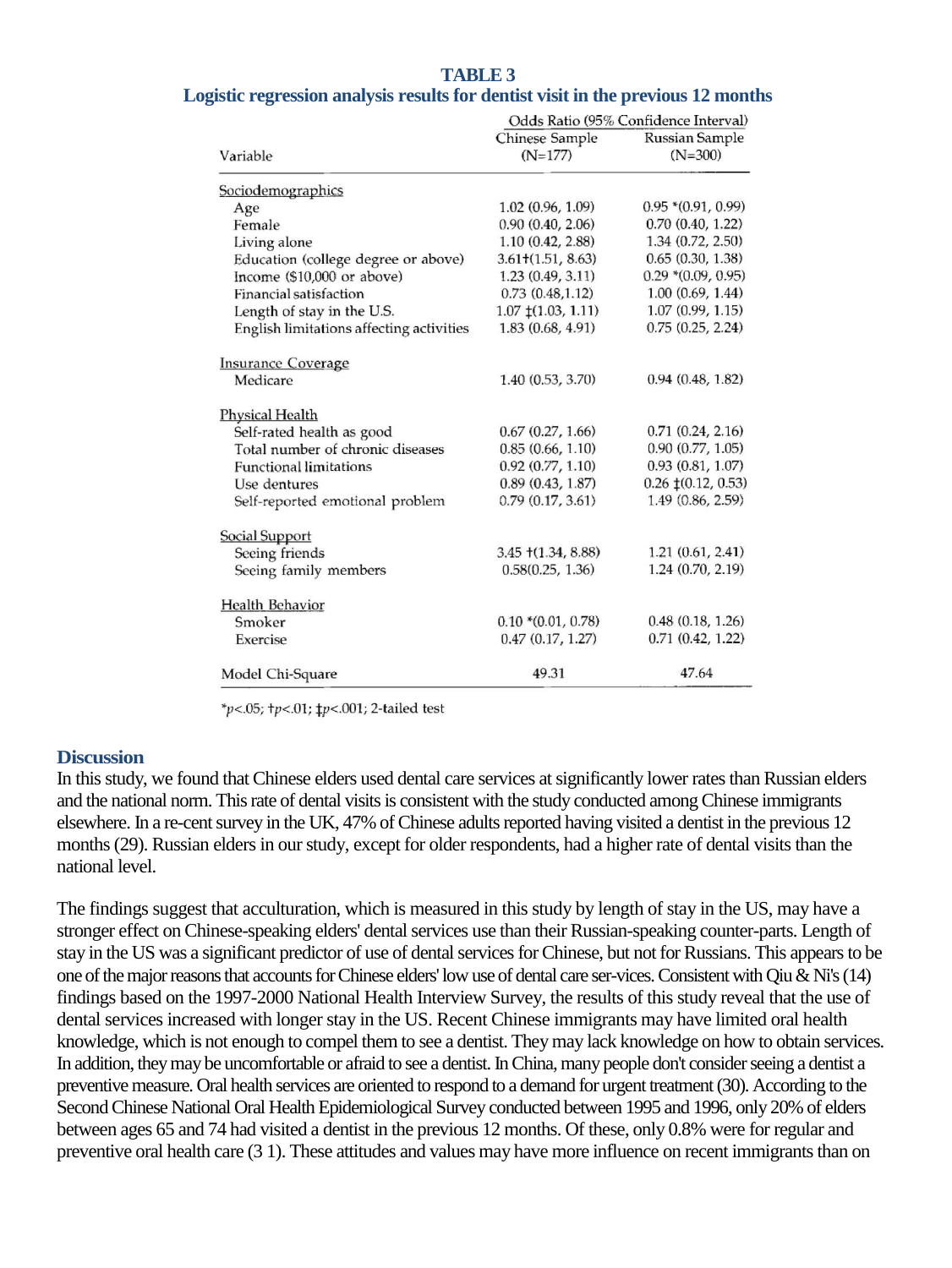those who immigrated a long time ago. In this respect our findings are consistent with previous studies indicating that attitudes and values influence the use of dental care services more than simple cost barriers (7).

Interestingly, frequency of seeing friends was a significant predictor of the use of dental care services among Chinese elders. Presumably, elders who have more contacts with friends are more likely to be aware of their dental conditions, and have more knowledge about the availability of and access to dental services through peer referrals.

For Chinese immigrant elders in the study, having a higher income did not lead to greater use of dental ser-vices. Instead, higher educational levels and a longer stay in the US predicted the use of dental health services. This outcome differs from findings for the general population which suggest that income is one of the primary reasons for dental service use. It is possible that some recent Chinese immigrant elders may be able to afford dental care, but they do not realize the need to seek care on a preventive basis. Therefore, this phenomenon reflects a process of acculturation for desired dental care behaviors. Al-though English limitations on activities did not have a direct significant effect on the use of dental care ser-vices, language difficulties and the lack of access to information may still be deterrents to use of dental services (29).

Despite their low income and high prevalence of denture use, the study found that Russian-speaking elders have a much higher rate of dental ser-vices utilization than Chinese-speaking elders. Findings suggest that education is one of the important factors influencing dental services utilization. Compared to Chinese-speaking elders, Russian-speaking elders have much higher levels of education (an overwhelming majority of the respondents achieved a college degree or above), but lower income. Most likely, people with higher education levels tend to be more knowledgeable and aware of the importance of preventative dental hygiene and the urgency of taking care of dental problems.

Surprisingly, income was found to be negatively associated with dental visits among Russian-speaking elders. This is very different from previous findings. Since few (1.7%) of Russian elders had income at \$15,000 or above, the findings suggest that low income Russian elders with Medic-aid are more likely to have dental visits than those at marginal poverty levels but without Medicaid coverage. The majority of the Russian respondents (over 95%) were Medicaid enrollees due to their low income in con-junction with a refugee status. As there was too little variability with Medicaid status in the sample, we could not include it in the model as an explanatory variable. Nonetheless, income variable more or less served as a surrogate for Medicaid coverage variable. Unlike other acute health services covered by Medicaid, presently dental care requires significant out-of-pocket expenses. However, Medicaid coverage for dental care in Massachusetts declined only recently and was much more extensive in the mid 90s when the data was collected. The presence of Medicaid coverage for some dental services may partially explain higher utilization among Russian-speaking elders.

Age has a different effect on Chinese- and Russian-speaking elders. As shown in the descriptive analysis, utilization increased with age among Chinese until they reached 75 years old. It is expected that dental health-related problems increase with age. Since there is no other dental health-related information available in the sample, no further analysis to better understand this relationship can be conducted at this point. Age was a significant predictor of dental care use for Russian-speaking elders but not for Chinese elders. The percentage of Russian elders seeing a dentist de-creased greatly after they reached age 75. This is especially true for people who rely on public transportation to reach health care providers. In addition, the gradual decline in dental care services utilization with increasing age may be somewhat attributable to an increasing rate of edentulousness and with less perceived need for dental care services. Therefore, having dentures may diminish their inclination to seek dental care. Since no studies are available on dental care use among Russian immigrant elders, no further explanation can be explored in this study.

Several data limitations of this study need to be acknowledged. The survey only asked about a dental visit in the past 12 months and did not request detailed information on the purpose of the visit (e.g. routine dental examination preventive services, restorative procedures); thus, use of dental services does not necessarily indicate a better oral health status. On the contrary, it may indicate a need for more dental care to further improve oral health. Since the study involves nonrandom, community-based samples recruited through Chinese and Russian service organizations,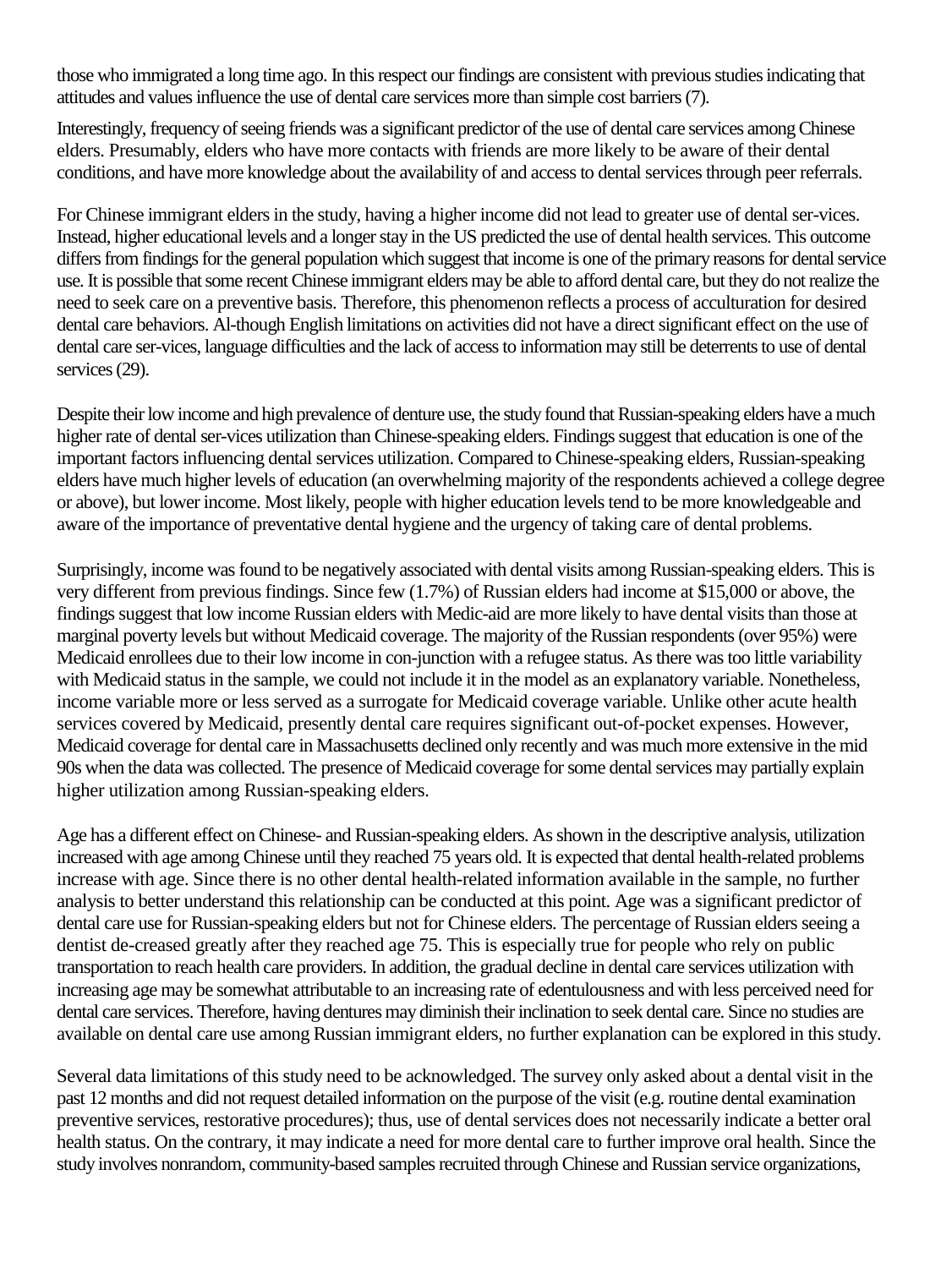churches, and elderly housing, any attempts to generalize this study's findings should be interpreted with caution. In addition, this study was conducted in Boston, a city with quite an extensive network of ethnic health care providers, who are often conveniently located near public transportation. Thus the conclusions drawn from the study may not

be applicable to other areas. Moreover, all physical and mental health data are self-reported and not verified against medical records.

In conclusion, although Chinese and Russian immigrant elders are in the same geographic locations and similar urban settings, the two groups have different patterns of dental ser-vice use. In addition to factors captured in the model, these differences may also be due to the distinct cultural backgrounds. In China, only working people who reside in urban areas have health insurance, and dental care is not a part of the health insurance package. People are reluctant to make extra dental visits as they have to pay out-of-pocket. In the former Soviet Union, where dental care is a part of national health insurance, people are accustomed to seek dental care more frequently. Other sociodemographic characteristics, values, and attitudes, as well as knowledge of oral health and dental care also play an important role in determining how often people seek dental care.

Recommendations for future re-search include conducting more re-search on oral health care among immigrant groups and including more oral-health-related variables. It is also important to include attitude- and knowledgerelated questions. Large representative and longitudinal studies are needed to further explore factors that predict the use of dental health services among special populations. Recommendations for practice include outreach and education to immigrant populations about the need for preventive dental care and providing easy access to services with language assistance.

### **References**

Kuthy RA, Strayer MS, Caswell RJ. Determinants of dental user groups among an elderly, low-income population. Health Serv Res. 1996;30:809-25.

Manski RJ. Dental care coverage among older Americans. J Am Coll Dent. 1995;62:41-4.

Oral Health America. A State of De-cay: The Oral Health of Older Americans-An Oral Health America Special Grading Project. 2003 Aug [cited 2004 Feb 12]. Available from: http:// www.oralhealthamerica.org/ State%20of%20Decay(7020Firialpdf

Aroian KJ, Khatutsky G, Tran TV, Bal-sam AL. Health and social service utilization among elderly immigrants from the former Soviet Union. J Nurs Scholarsh. 2001;33:265-7 1.

Wu B, Tran TV, Khatutsky *G.* Health Service Utilization and Access to Care among Chinese-Speaking Elder Immigrants. Gerontologist. 2001 Oct;41 Spec No 1:57-8.

Strayer M, Branch L, Jones J, Adelson R. Predictors of the use of dental ser-vices by older veterans. Spec Care Dentist. 1988;8:209-13.

Branch LG, Antczak AA, Stason WB. Toward understanding the use of dental services by the elderly. Spec Care Dentist. 1986;6:38-41.

Sabbah W, Leake JL. Comparing characteristics of Canadians who visited dentists and physicians during 1993/ 94: A secondary analysis. J Can Dent Assoc. 2000;66:90-5.

Walsh EG, Wu B, Mitchell JB, Berkmann, LF. Cognitive function and acute care utilization. J Gerontol B Psychol Sci Soc Sci. 2003;58:S38-49.

Lo EC, Lin HC, Wang ZJ, Wong MC, Schwarz E. Utilization of dental ser-vices in Southern China. I Dent Res. 2001;80:1471-4.

Petersen PE, Peng B, Tai BJ. Oral health status and oral health behavior of middle-aged and elderly people in PR China. Int Dent J. 1997;47:305-312.

Dolan TA, Corey CR, Freeman HE. Older Americans' access to oral health care. J Dent Educ. 1988;52:637-42. Kassab C, Luloff AE, Kelsey TW, Smith SM. The influence of insurance status and income on health care use among the nonmetropolitan elderly. J Rural Health. 1996; 12:89-99.

Qiu Y, Ni H. Utilization of dental care services by Asians and native Hawaiian or other Pacific Islanders: United States, 1997-2000. Adv Data. 2003 June 10;336.